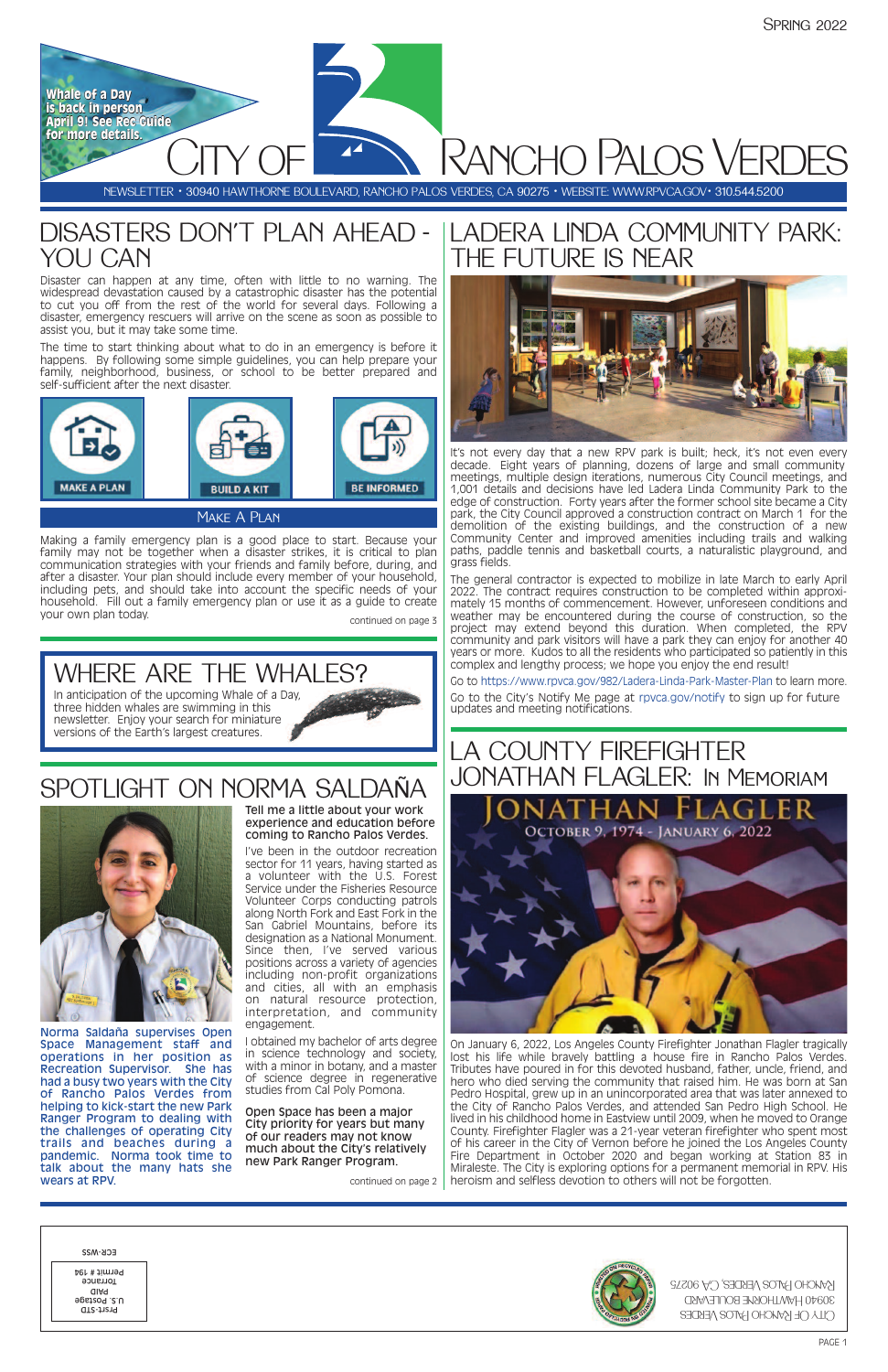Concerned about wildfire? You need to plan ahead. Create and maintain a defensible space around your home to increase your home's chance of surviving a wildfire. This space is needed to slow the spread of wildfire and to help protect your home from catching fireeither from a direct flame contact or radiant heat.

Brush fires continue to be a threat to life and properties within the Very High Fire Hazard Severity Zone. Property owners in high-risk wildlife zones are expected to maintain their properties free of hazardous or nuisance vegetation yearround, and properties shall have brush cleared by June 1, when LA County fire begins inspections. Owners found to



be non-complaint will be assessed fines, and clearance costs performed by the County will be assessed to the parcel's property tax bill.

If property is found to be non-compliant, City staff will strive to gain voluntary compliance by working diligently with the property owner. A reinspection of the property will occur after the 30-day compliance timeframe. If violation on the respective property continues with no attempt to correct the violation, owners can be subject to an administrative citation.

Go to [READY!SET!GO! – Fire Department lacounty.gov](https://fire.lacounty.gov/rsg/) to see how to prepare and react to an approaching wildfire. To download the Ready! Set!Go! Brochure visit http://fire.lacounty.gov/rsg.

#### Spring 2022

# NEIGHBORHOOD BEAUTIFICATION GRANT | WHAT'S THE 211?

### COVID-19 UPDATE

# We are all in this together, RPV.



The City Council has reinstated the Neighborhood Beautification Grant Program! Neighborhoods can submit an application for a beautification project visible from an arterial or collector street to receive a reimbursement of 50% of their project costs, up to \$5,000.

> Inis is a lot of ground to cover! Park Rangers receive invaluable support from our management partners, partnering agencies, and a host of volunteers who build and repair our trails, serve as additional eyes and ears in the City's open space areas, and do so much more.

Does your entryway monument need some new paint or a landscape tuneup? Are your tract walls in need of repair? Apply today for the NBG Program!

Applications will be accepted through April 15, 2022 and neighborhoods will be

notified of their award status on June 8, 2022.

For program details and to download an application packet, visit [rpvca.gov/NBG.](https://rpvca.gov/1458/Neighborhood-Beautification-Grant-Progra)

### FIRE SAFETY 101

#### Tell us about the Rangers and your role.

In 2019, the City began its first Park Ranger Program after 10 years of contracting out enforcement services. Bringing the program into the Recreation and Parks Department allowed the City to more than double its presence on trails at a significant cost savings. We currently have four full-time Park Ranger positions and three part-time Parking Enforcement Rangers.

The City owns and manages an extensive trail network, including the 30 miles of trails within the Palos Verdes Nature Preserve. Park Rangers patrol, educate, enforce, and provide public safety assistance on City trails. Education and rules enforcement is especially important in the Nature Preserve to protect the sensitive species and their habitats.

You started in 2020 right before COVID shut down trails. Tell us how you and your team has dealt with that unexpected event and other challenges.

It was a challenging start. The role of Park Rangers drastically changed gears from shaping behavior and preserving public safety within open space areas to keeping the public out of open space areas for public safety. Like most trail managers in Southern California, RPV experienced a surge of increased trail use when trails reopened in May 2021, with use doubling at popular trailheads, such as those near Del Cerro Park.

Rangers also increased public education and worked with the City's habitat manager, PVPLC, to monitor for damage to natural resources resulting from the increased use of the Nature Preserve.

#### What do you see as the future of the Open Space Management Division in RPV? What are the management and operational goals you'd like to see put into action?

I see continued popularity of the City's trails and natural areas, and the continued need for public education and enforcement to balance natural resource protection with public enjoyment of the City's amazing natural resources.

A goal I would like to put into action is increasing public involvement in management of the City's open space areas.

Another goal is increasing opportunities for local youth to learn about the City's natural resources. Park Rangers have had the opportunity to meet with Palos Verdes Boy Scout and Girl Scout Troops, and the Los Serenos de Point Vicente Docents offer public hikes throughout the City's trail system.

#### How do you enjoy spending time away from work?

When I'm away from work, I enjoy hiking and exploring local trails and learning the local history of the San Gabriel Mountains.

#### Favorite book, movie, type of music/sport etc…?

My favorite books are written by local historian, John W. Robinson, on the subject of the San Gabriels.

#### Apply Today for Funds to Beautify Your Neighborhood!



The U.S. Postal Service is taking orders for free COVID-19 at-home tests. The federal government is offering American households four free rapid antigen tests via mail, which can be ordered online at [COVIDtests.gov.](https://www.covidtests.gov/) Orders ship free, usually in 7-12 days. Learn more at: [covidtests.gov/faq.](https://www.covidtests.gov/faq)

If you have difficulty accessing the internet or need additional support placing an order, you can call 1.800.232.0233 (TTY 1.888.720.7489) to get help in English, Spanish, and more than 150 other languages – 8 am to midnight ET, 7 days a week.

The Disability Information and Access Line https://acl.gov/DIAL (DIAL) is also available to specifically help people with disabilities place their orders. To get help, call 1.888.677.1199, Monday-Friday from 9 am to 8 pm ET, or email DIAL@usaginganddisability.org.

For more information on vaccine eligibility, including information on additional doses for immunocompromised persons, or to find a vaccination site, schedule an appointment, or request an at-home vaccination if you are home-bound, visit [VaccinateLACounty.com](http://www.publichealth.lacounty.gov/media/Coronavirus/vaccine/index.htm) or call the Los Angeles County Department of Public Health Vaccine Call Center at 833.540.0473, seven days a week from 8 am to 8:30 pm.

PAGE 2



211 LA is the hub for residents looking for all types of health, human, and social services in Los Angeles County.

211 LA provides information and referrals to services that best meet individual needs, through a 24-hour 2-1-1 call line, and through website and chat services. It also provides an online community calendar, connecting people to local events that offer services and community connections.

Special programs provide outreach and education, service navigation, and care coordination to assist people with accessing and obtaining services.

211 LA maintains and updates LA County's official comprehensive database of over 50,000 health and human services, including mental health, older adult, disability, veteran, and youth services.

211 LA is available 24/7 by calling 2-1-1, or visiting [211la.org](https://211la.org/). 211 LA's purpose is to link people to community services, so that everyone in LA County can survive, thrive, and be empowered, no matter their situation or background.



#### 211 LA Connects Residents with County Services

The City Council reviews bills pending in Congress and the California Legislature and takes positions on priority issues and matters that impact the City's ability to operate effectively, promote City interests and protect local authority.

On November 2, 2021, the City Council adopted the City's first annual Legislative Platform, outlining the City's positions on local land use and control, public safety, environmental quality, and more.

To view the City's 2022 Legislative Platform, for more information on the City's legislative advocacy efforts, and for updated information on pending bills, visit [rpvca.gov/legislationcorner.](https://rpvca.gov/1357/Legislation-Corner)

### NORMA SALDAÑA (Continued from page 1)